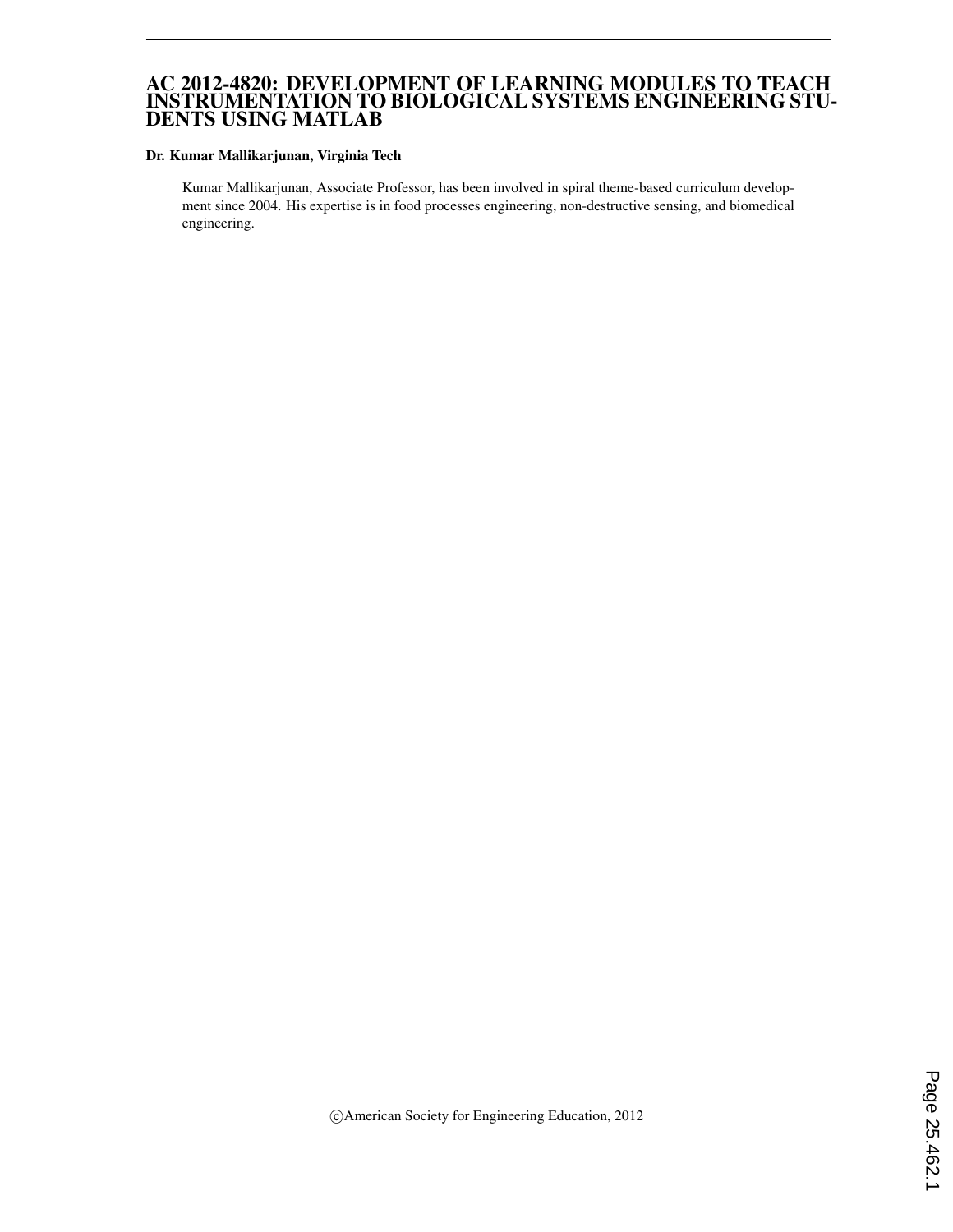# **Development of learning modules to teach instrumentation to biological systems engineering students using MATLAB**

P. Kumar Mallikarjunan<sup>1</sup>, Kevin Richter<sup>1</sup>, Lauren Brookmire<sup>1</sup> and Dan Lluch<sup>2</sup> <sup>1</sup>Biological Systems Engineering Department, Virginia Tech, Blacksburg, VA <sup>2</sup>MathWorks Inc., Natick, MA

## **ABSTRACT**

The Biological Systems Engineering (BSE) Department at Virginia Tech is undergoing significant curriculum change through implementation of a spiral theme based curriculum. The primary focus of the spiral curriculum is to provide opportunities for learning in repeating themes based on authentic problems in the profession of engineering with increasing complexity over the years. One outcome (theme) is the ability to control processes and systems and to address that we are developing learning modules that could be implemented from freshmen to senior year in the curriculum. Majority of the activities will be grouped into an instrumentation course and overall objective of this paper is to describe the development of laboratory modules for measurement and control and implementation of the same through the course "Instrumentation in Biological Systems Engineering". This is a core BSE course that all BSE students will take with an average the enrollment of 30 students. Currently MATLAB is being taught at freshmen (Introduction to Engineering) and sophomore years (Numerical methods course). As MATLAB is being considered as one of the standard software tool in Engineering programs, it would be logical to use the same for the instrumentation course as well, instead of learning new software. MATLAB can be used to communicate with data acquisition and control to measure temperature, pressure, flow and stress in biological systems and/or bioprocess operations. However, the laboratory modules that were conducted have not used MATLAB and required extensive development of such activities (learning outcomes, assessment, and implementation of the activity and hand-on exercises) to implement a spiral theme based approach to instrumentation in the curriculum. The primary goal of the course development is to implement a meaningful learning experience for students with design of instrumentation for measurement and control through laboratory hands-on exercises. A repeat enforcement of concepts with increasing complexity (spiraling) with authentic problems within a course and across the curriculum will provide a best learning environment. In this regard, using tools like MATLAB for problem solving, numerical simulation and acquisition from and control of instrumentation systems will make a connectedness with learning activities.

We identified several laboratory modules, namely, temperature measurement using thermocouple, thermistor, pressure measurement using a pressure probe, velocity measurement using velocity probes and stress measurement using strain gauge. All measurements in the lab used breadboard connected to a data acquisition board (DAQ). The voltage or current data acquired is transformed to engineering units of temperature, pressure, velocity, flow and force with appropriate implementation of transfer functions and is reported to the students in those engineering units. Steps included development of MATLAB (.m) files and GUIs for various operations (data acquisition, data processing, display of results and instrument simulation). The student learning progress was evaluated through pre- and post- test and the tests evaluated both instrumentation concepts and MATLAB applications. Based on the data collected over three implementation cycles (2009, 2010 and 2011), the results indicate that the student see the connectivity in using engineering tools like MATLAB for variety of applications: algorithm development, problem solving, numerical simulation and for measurement and control of instruments. This paper will provide the lessons learned in spiral theme based curriculum development with an emphasis on controlling biological systems.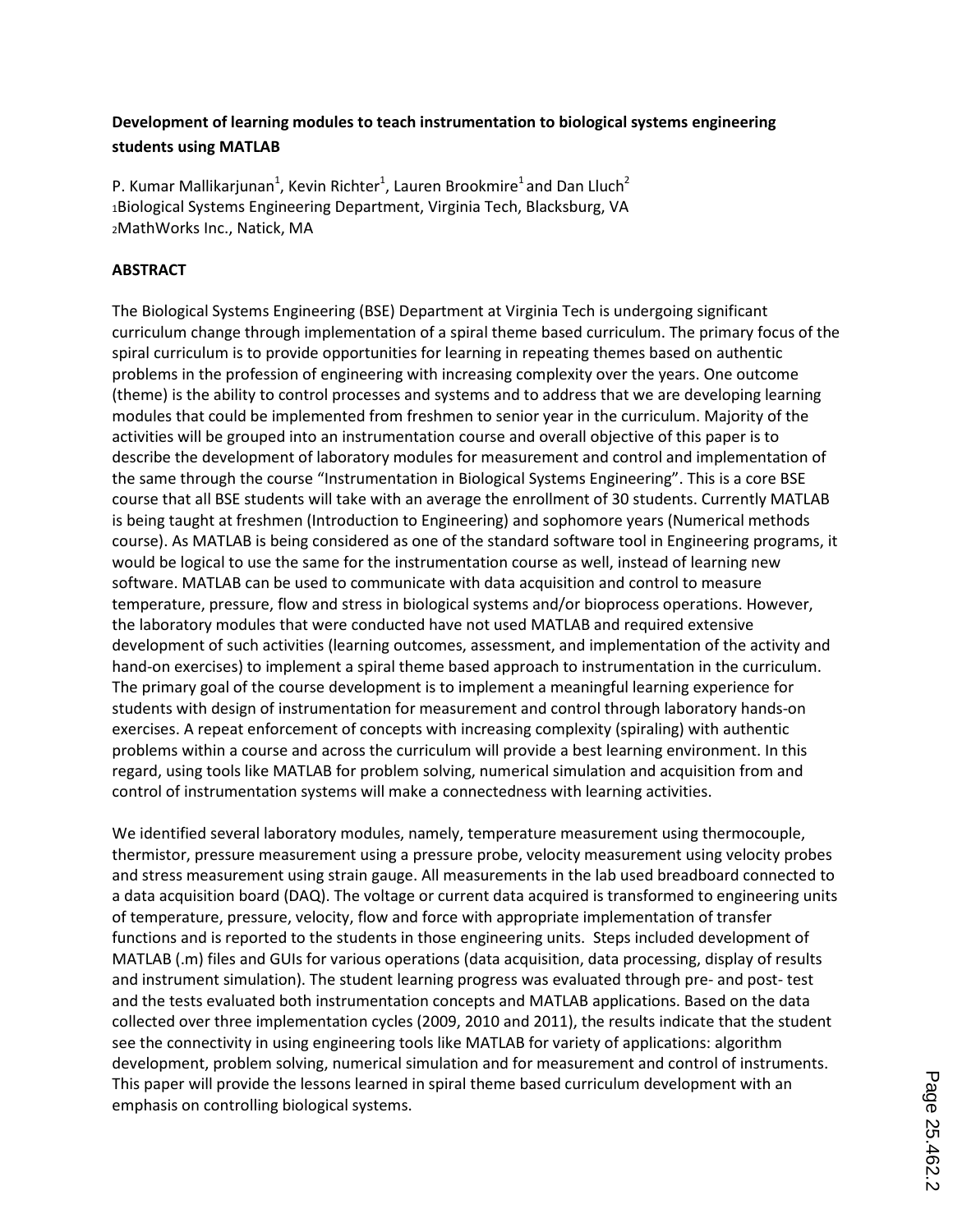#### **BACKGROUND**

Research on how engineering students learn is gaining momentum and has achieved some breakthroughs with an emphasis on effective pedagogy. This consensus by experts in engineering education presents with unprecedented opportunities to improve student learning, but effective pedagogy has entered the practice at a slow pace. In addition, the ballooning cost of higher education, is primarily limiting resources for a quality education (Wellman et al. 2009). Due to this situation, there is increasing concern that declines in number of technologically innovative graduates, and further the decline in economic competitiveness. To address these shortcomings, the engineering programs have to be innovative to bring meaningful learning experiences to the students. One such measure to reformulate the approach to the learning process through implementation of spiral theme based curriculum.

The Biological Systems Engineering (BSE) Department at Virginia Tech is undergoing significant curriculum change through implementation of such a spiral theme based curriculum. The primary focus of the spiral curriculum is to provide opportunities for learning in repeating themes based on authentic problems in the profession of engineering with increasing complexity over the years. Jerome Bruner, in his book *The Process of Education* (1960), proposed that a learning curriculum ought to be capable of engaging students of any age in any subject matter and do it in an intellectually honest manner. The key idea in his approach is that the learning curriculum could be arranged so that the central questions, or themes in a discipline, would be returned to again and again as learners advance in their knowledge and intellectual capacity. The learning trajectory is thus represented as a spiral rather than the linear pathway that is characteristic of traditional schooling. As learners participate in increasingly complex investigations, organized carefully around the major themes of choice, they acquire in a more natural way the knowledge they need because it is connected to problems of real import and interest, and they acquire also the full intellectual apparatus associated with being the scientist, historian, or engineer rather than learning about their chosen discipline. In particular, it is this notion of learning to be something, rather than learning about something, that we saw as a key basis for reformulating our curriculum.

The development of spiral theme based curriculum was carried out as an iterative series of steps and has been explained in detail elsewhere (Lohani et al., 2011). The first step involved identifying the overall outcomes for the program. The faculty brainstormed and listed many items that students should be able to do by the time they graduate. As a result, we defined four high-level, overall outcomes for bioprocess engineering students: (1) Design a bioreactor; (2) Design a process and optimize the process conditions; (3) Select units in the process and design a plant layout; and (4) Control the process.

To address the outcome (theme) about the ability to control processes and systems, we were developing learning modules that could be implemented from freshmen to senior year in the curriculum. Activities were developed to be part of freshmen year through mechatronics and introduced concepts related to measurement, communication and control through group activities. In the sophomore year, students had an opportunity to work on a laboratory exercise to measure temperature in a confined space and control the temperature by turning on or off an electric fan (cooling) or a halogen light bulb (heating).

Majority of the activities will be grouped into an instrumentation course and overall objective of this paper is to describe the development of laboratory modules for measurement and control and implementation of the same through the course "Instrumentation for measurement and control of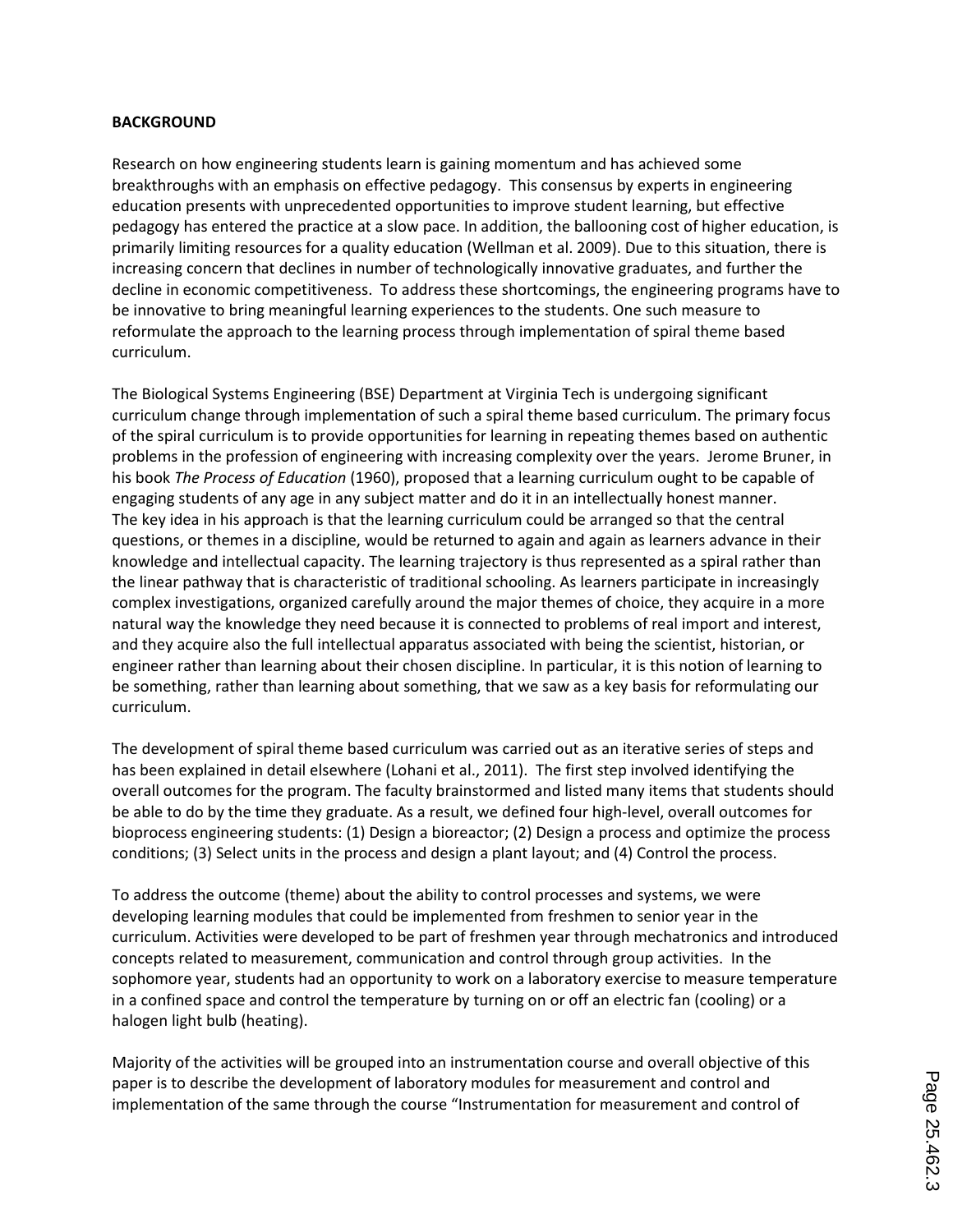biological systems". This is a core BSE course that all BSE students will take with an average the enrollment of 30 students.

The use of software programs like LABVIEW (National Instruments, Austin, TX) has been used to teach instrumentation in this course. However, the choice of MATLAB (MathWorks, Natick, MA) in this study was mainly based on several factors including the use of the software in several Engineering programs across the nation as a script-based programming and problem solving tool and its prevalent use in the industry. In addition, in order to implement a spiral theme based approach, we selected MATLAB as it has been used in the program from the first year, and it is used in other required BSE courses before and after the instrumentation course. Currently MATLAB is being taught at freshmen (Introduction to Engineering) for graphing, plotting and curve fitting and sophomore years (Numerical methods) for solving differential equations. As MATLAB is being considered as the standard software tool for the College of Engineering, it would be logical to use the same for the instrumentation course as well, instead of learning new software. MATLAB can be used to communicate with data acquisition and control systems to measure temperature, pressure, flow and force in biological systems and/or bioprocess operations. However, the laboratory modules that were being conducted did not use MATLAB and required extensive development of such activities (learning outcomes, assessment, and implementation of the activity and hand-on exercises) so as to implement a spiral theme based approach to introduce instrumentation. The primary goal of the course development is to implement a meaningful learning experience for students with design of instrumentation for measurement and control through laboratory hands-on exercises. A repeat enforcement of concepts with increasing complexity (spiraling) with authentic problems within a course and across the curriculum will provide a best learning environment. In this regard, using tools like MATLAB for problem solving, numerical simulation and acquisition from and control of instrumentation systems will make a connectedness with learning activities, both within this single course and across four year curriculum.

## **OBJECTIVE**

The objective of this study is to evaluate the effectiveness of introducing instrumentation concepts for measurement and control of biological systems through the use of MATLAB. The primary goal of the paper is to describe the implementation of meaningful learning experiences for students with design of instrumentation for measurement and control through laboratory hands-on exercises. Hands-on laboratory exercises provide active learning environment. Active learning simply means students are active participants in the class rather than passive listeners (Smith et al. 2005). A significant body of research has shown that in well-organized classes active learning gives rise to significant improvements in performance (Schwartz et al. 1999; Froyd 2007). In addition, we believed a repeat enforcement of concepts with increasing complexity (spiral curriculum) with authentic problems will provide a best learning environment. In this regard, using tools like MATLAB for problem solving, numerical simulation and acquisition from and control of instrumentation systems will make a connectedness with learning activities.

## **METHODS**

We identified several laboratory modules (Mallikarjunan, 2011), namely, 1) temperature measurement using thermocouple and thermistor, 2) pressure measurement using a pressure probe, 3) velocity measurement using velocity probe and 4) force measurement using strain gauge. All measurements in the lab used breadboard connected to a data acquisition board (DAQ). The virtual instrument (.m files) developed converted the measured voltage or current with appropriate transfer functions to give the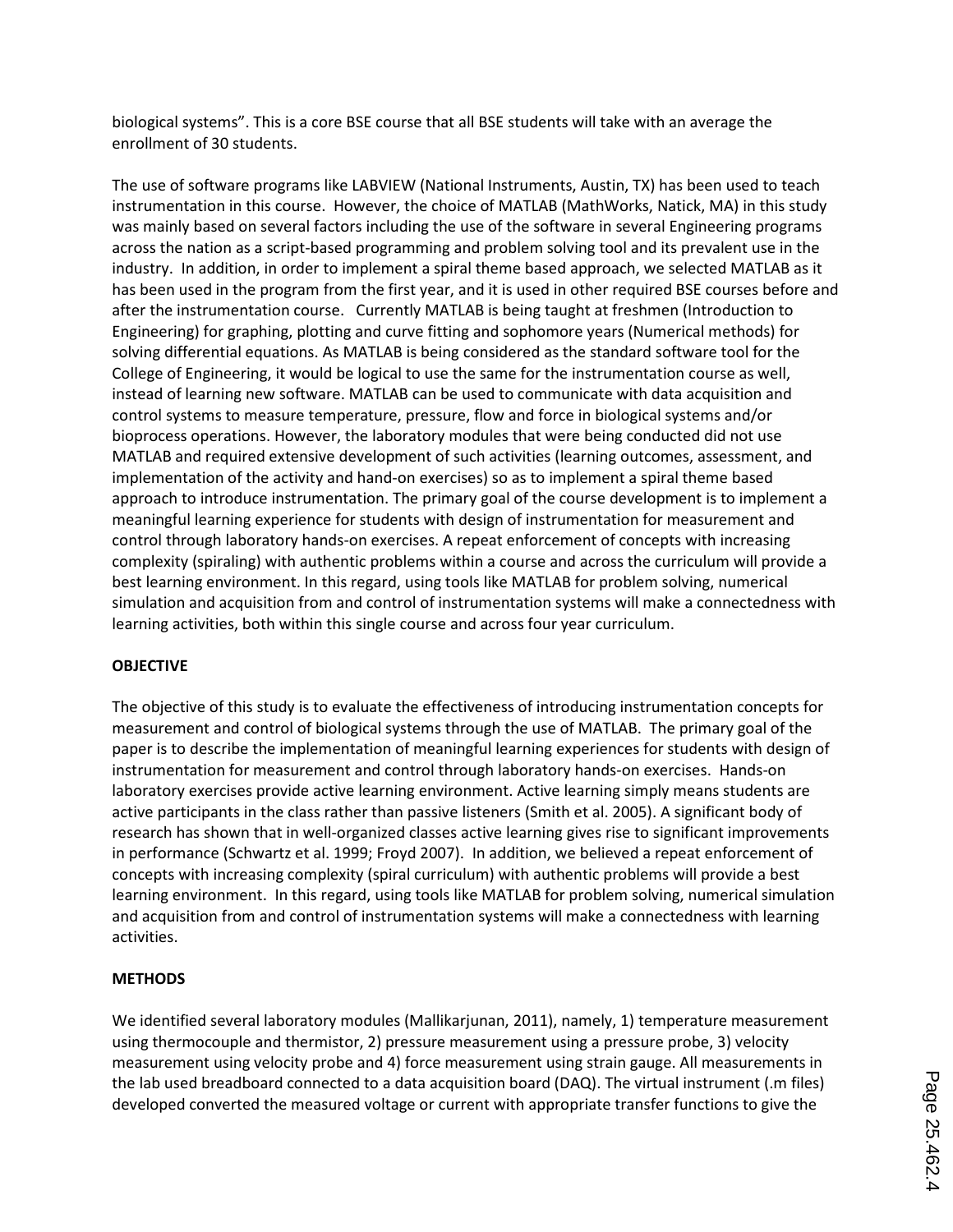required engineering unit for the measurement (temperature, pressure, velocity, flow and force). Steps included development of MATLAB (.m) files and GUIs for various operations (data acquisition, data processing, display of results and instrument simulation). The student learning progress was evaluated through pre- and post- test and the tests evaluated both instrumentation concepts and MATLAB applications. Based on the data collected over three implementation cycles (2009, 2010, and 2011), the results indicate that the students see the connectivity in using engineering tools like MATLAB for variety of applications: algorithm development, problem solving, numerical simulation and then for measurement and control of instruments. In addition, the students also experienced the flexibility of the software to interface with different hardware/instrument throughout all the laboratory experiments. The course was offered with a new syllabus in Fall 2009 and we worked on the planning the course activities during the Summer 2009.

The implementation process started with the developmental work in association with technical help from Mathworks, Inc. First we identified concepts for laboratory modules that could be able to work through a spiraling framework: Introduction of electrical voltage measurement to measurement using advanced sensing systems. Each laboratory module was planned to build on the skills learned from the previous laboratory exercise. For example, the second lab involved temperature measurement using thermocouple and thermistor that involved measurement of voltage either directly or using a voltage divider circuit. The flow measurement laboratory exercise followed pressure measurement which included flow measurement through the measurement of velocity and head (pressure). When appropriate, the students used various electrical components and a breadboard to obtain voltage output that can be measured through a data acquisition board (DAQ). Each module included appropriate MATLAB (.m) files and GUIs for various operations (data acquisition, data processing, display of results and instrument simulation) and these files are being shared through Mathworks MATLAB Central (http://www.mathworks.com/matlabcentral/linkexchange/links/2202-bse-4004 instrumentation-measurement-and-control-in-biological-systems).

The implementation of the course and laboratory modules were assessed using pre- and post-tests. The pre-, post-test questionnaire is shown in Table 1. The students were exposed to MATLAB over the years before they have the instrumentation course but their experience using MATLAB for measurement and control was first introduced during this course and thus the assessment focused on their learning experience with this particular course. This course did reinforce previous skills of programming, plotting, and other basic skills of MATLAB.

The progression of each laboratory exercise and how each one was building on the spiral framework is presented in Table 2. The concepts were emphasized in each lab with specific questions to be addressed by the student team. The students turned in individual lab reports and the reports were graded with importance to the reflective discussions that addressed the specific learning objectives for the laboratory exercise. These activities were made to reinforce the spiral framework within the course. The theoretical lectures were planned to coordinate the lab activities. In addition to the pre- and posttest, student's input about the course was collected through the university course evaluation.

#### **RESULTS AND DISCUSSION**

The results from the pre-, post- test are summarized in Table 3 and 4. The data was analyzed using paired-t test to see the effects of the learning activities in the course. The pre-test was given in the beginning of the course and then was administered at the end of the course. The results from the perceptions of the students in relation to the knowledge of instrumentation (questions 1 to 6) show a clear improvement between pre and post-tests. Question 1 on the ability to define and differentiate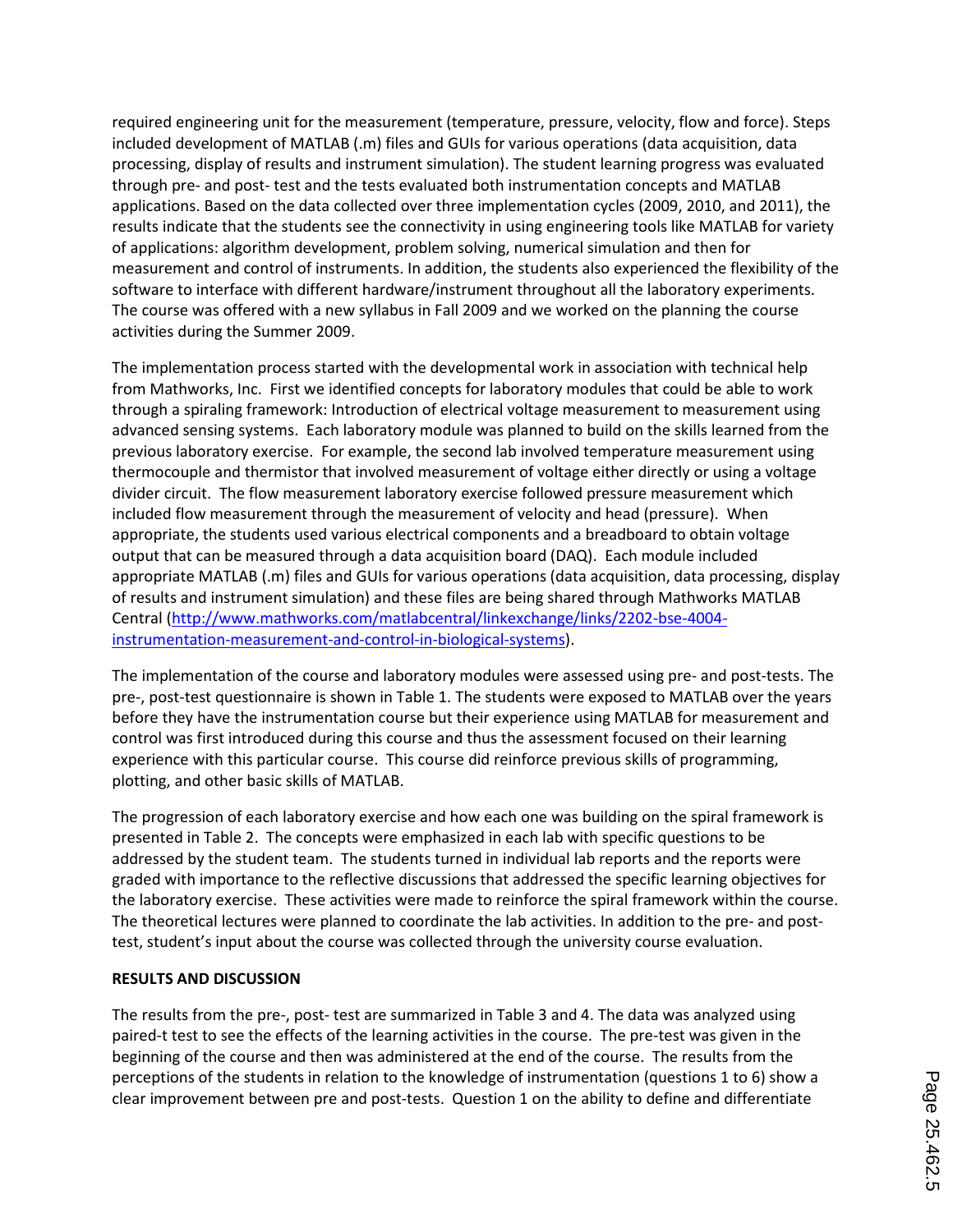between sensor and control showed a significant difference between pre- and post- tests. This clearly demonstrated that the students had a positive learning experience with sensors and control mechanisms in the course. Similarly, the question on understanding the importance of controlling a biological system for getting maximum benefit showed a significant improvement between pre- and post-tests. Instead of just learning few concepts related to instrumentation, students also could relate to the importance of measurement and control of biological systems with an aim to maximize the benefit from the system. The examples and laboratory exercises had allowed the students to relate the role of instrumentation for both measurement and control in variety of scenarios.

The question on "I feel that skills I learned with respect to MATLAB have broader use to my future courses, and my career" also showed a significant difference between pre- and post- tests and positively demonstrated that repeated experience through multiple courses enforced the skills on using specific engineering tool and gain an understanding on lifelong professional implications of such skills. Some of the students from the class continued to use the software during their capstone design project.

With respect to the question on ability to perform specific tasks using MATLAB showed improved performances for all types of tasks (Importing data, creating and manipulating vectors, simple data analysis, plotting data, curve fitting, writing scripts, accessing documentation, publishing, and connecting to laboratory hardware). In this regard, the specific tasks of importing data, plotting data, curve fitting and connecting to hardware showed significant improvement from the beginning of the course to the end of the course. The weighted means from pre-test scores ranged from 2 to 7 on a 10 point scale and the same from post-test scores ranged from 7 to 9 on the 10 point scale. The course provided a very positive experience for the students in learning the concepts related to instrumentation using MATLAB. Few written comments from the students included the recommendations for laboratory exercises. Specifically students want to see more hands-on activities with variety of instruments instead of spending time with bread-board circuit building for the lab activities. In addition, students also want to have more exercise problems worked out in the class and assignments.

#### **CONCLUSION**

In conclusion, the efforts to introduce the concept of controlling biological systems through a variety of activities have resulted in positive reinforcement of that concept. Specifically, the introduction of MATLAB as the tool for measurement and control provided the opportunity to implement the spiral theme based curriculum to address the concept of controlling biological systems. The implementation of specific activities through the instrumentation course resulted in significant improvement in the students' understanding of sensors and controls, importance of controlling a biological system and the role of MATLAB as an engineering tool for measurement and control. In addition, for the specific tasks using MATLAB, the implementation resulted in significant improvement for importing data, plotting and curve fitting the data, and connecting the hardware for data collection and analysis. The efforts to include more MATLAB based activities in other BSE courses are being considered so as to reinforce the use software tools like MATLAB toward a meaningful engineering practice.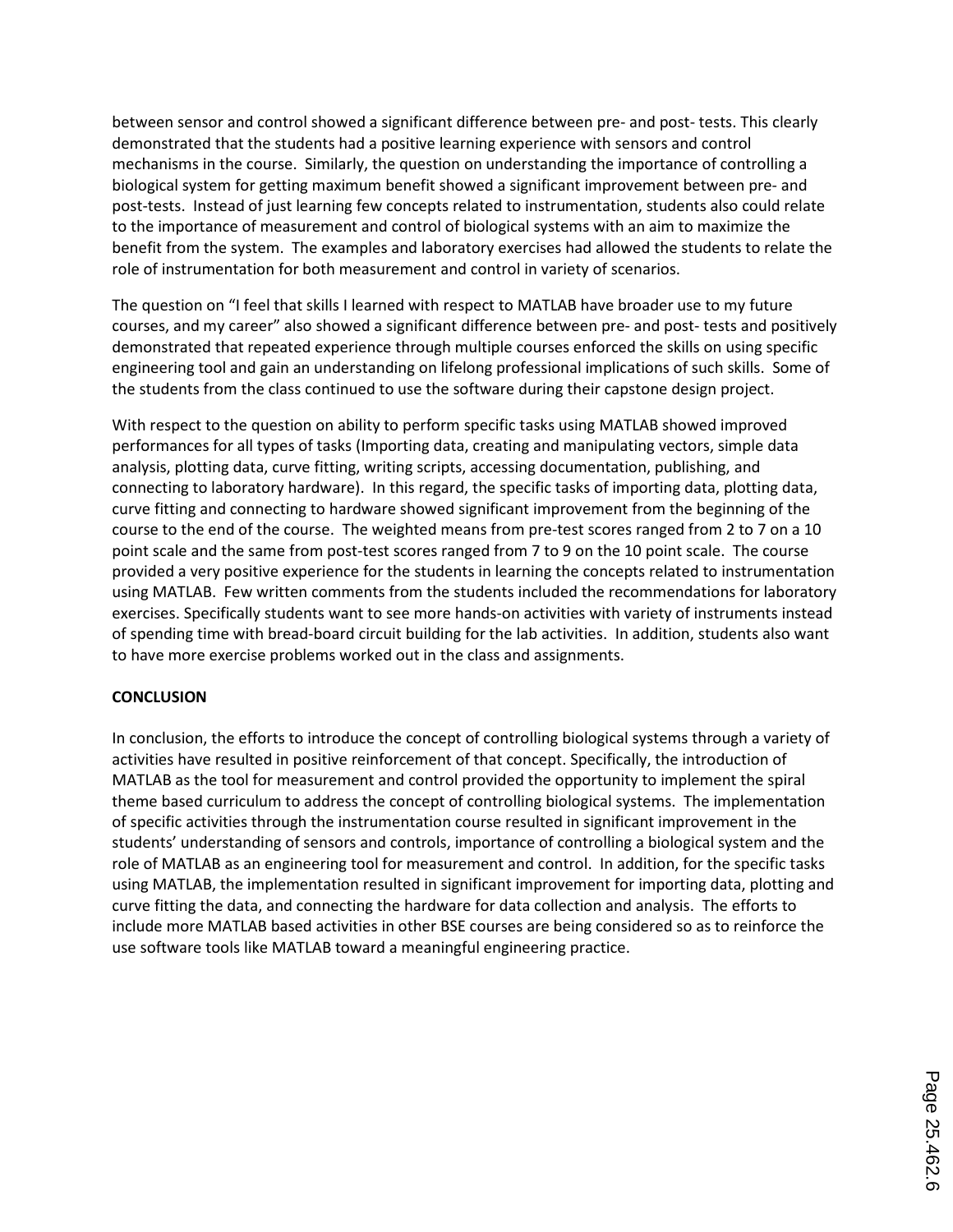#### **REFERENCES**

Bruner, J., *The Process of Education*. Cambridge, MA: Harvard University Press, 1960.

Froyd, J. E. 2007. "Evidence for the Efficacy of Student-active Learning Pedagogies. College Station: Texas A&M University.

Lohani, V., Wolfe, M.L., Wildman, T., Malliakrjunan, P.K., Connor, J. 2011. Reformulating General Engineering and Biological Systems Engineering Programs at Virginia Tech, Advances in Engineering Education, Summer 2011.

Mallikarjunan, P.K., 2010. BSE 4004 Instrumentation, Measurement and Control in Biological Systems, MATLAB Central Link Exchange, (http://www.mathworks.com/matlabcentral/linkexchange/links/2202 bse-4004-instrumentation-measurement-and-control-in-biological-systems).

Schwartz, D. L., Lin, X., Brophy, S., and Bransford, J.D. 1999. "Toward the development of flexibly adaptive instructional designs". In *Instructional Design Theories and Models*, Vol. II, edited by C. M. Reigelut. Hillsdale, NJ: Erlbaum.

Smith, K.A., Sheppard, S.D., and Johnson, D.W. 2005. "Pedagogies of Engagement- Classroom-Based Practices". Journal of Engineering Education 94:87–101.

Wellman, J.V., Desrochers, D.M., and Lenihan, C.M. 2009. Trends in College Spending. The Delta Foundation. http://www.deltacostproject.org/resources/pdf/trends\_in\_spending-report.pdf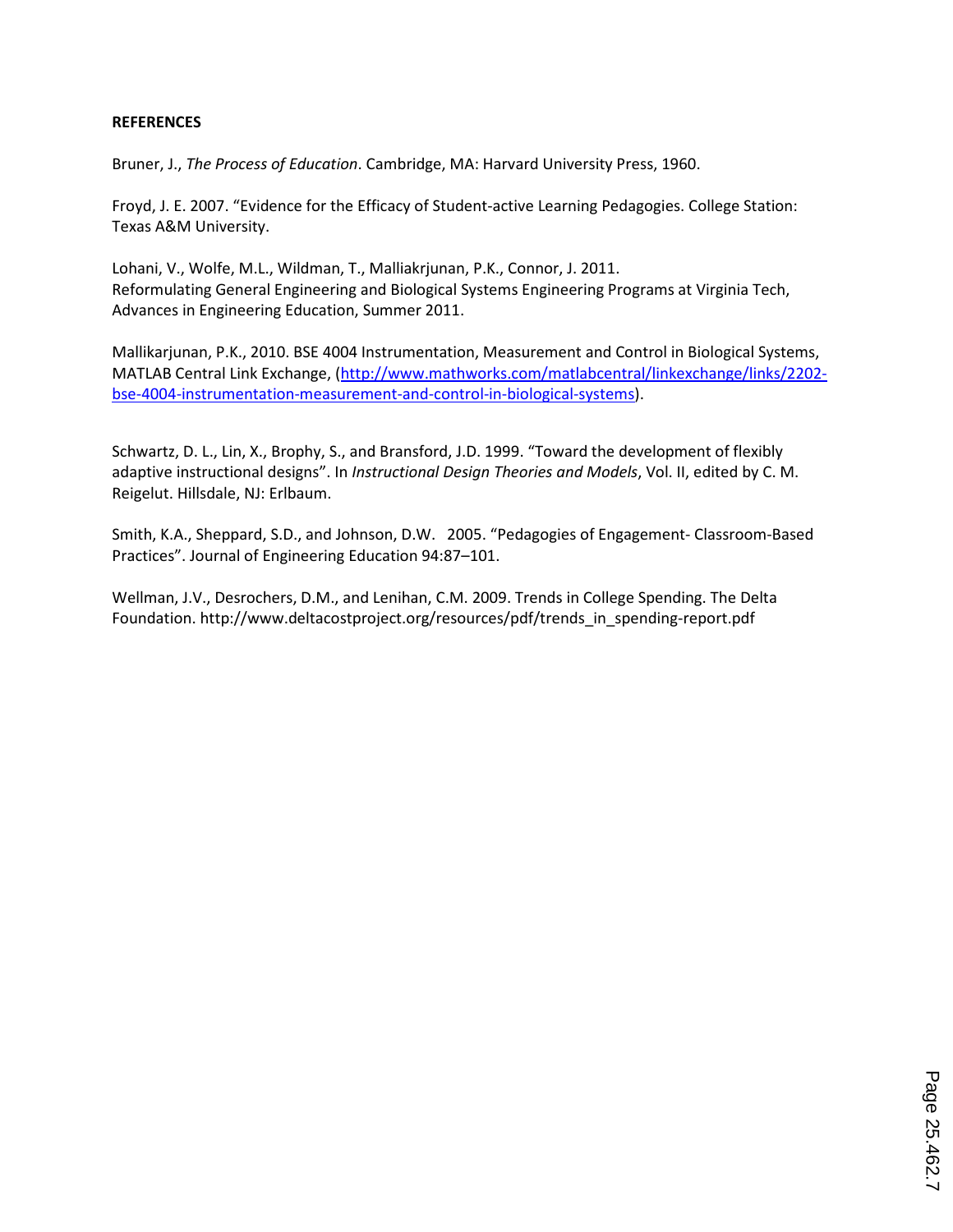Table 1. Pre-, Post-test Questionnaire

| 1. | I can define and differentiate between sensor and control.                                                                           |                                                                                                                |                             |                    |                                                                                                |  |  |  |  |  |  |  |
|----|--------------------------------------------------------------------------------------------------------------------------------------|----------------------------------------------------------------------------------------------------------------|-----------------------------|--------------------|------------------------------------------------------------------------------------------------|--|--|--|--|--|--|--|
|    | $\square$ Strongly Agree                                                                                                             |                                                                                                                | $\Box$ Agree $\Box$ Neutral | $\square$ Disagree | $\Box$ Strongly Disagree                                                                       |  |  |  |  |  |  |  |
| 2. |                                                                                                                                      | I can define precision and accuracy and explain the difference between the two.<br>$\Box$ Agree $\Box$ Neutral |                             |                    |                                                                                                |  |  |  |  |  |  |  |
|    | $\Box$ Strongly Agree                                                                                                                |                                                                                                                |                             | $\square$ Disagree | $\Box$ Strongly Disagree                                                                       |  |  |  |  |  |  |  |
| 3. | I understand the importance of controlling a biological system is for getting maximum benefit                                        |                                                                                                                |                             |                    |                                                                                                |  |  |  |  |  |  |  |
|    | from the system.                                                                                                                     |                                                                                                                |                             |                    |                                                                                                |  |  |  |  |  |  |  |
|    | $\Box$ Strongly Agree                                                                                                                | $\Box$ Agree                                                                                                   | $\square$ Neutral           | $\square$ Disagree | $\Box$ Strongly Disagree                                                                       |  |  |  |  |  |  |  |
| 4. | I can define the term sensitivity and know its importance with measurement and control                                               |                                                                                                                |                             |                    |                                                                                                |  |  |  |  |  |  |  |
|    | $\Box$ Strongly Agree                                                                                                                |                                                                                                                | $\Box$ Agree $\Box$ Neutral | $\square$ Disagree | $\Box$ Strongly Disagree                                                                       |  |  |  |  |  |  |  |
| 5. | I feel my previous exposure to MATLAB in Freshman and Sophomore years have prepared me<br>to use the tools for this class and others |                                                                                                                |                             |                    |                                                                                                |  |  |  |  |  |  |  |
|    | $\square$ Strongly Agree                                                                                                             |                                                                                                                | $\Box$ Agree $\Box$ Neutral | $\square$ Disagree | $\Box$ Strongly Disagree                                                                       |  |  |  |  |  |  |  |
| 6. | my career?                                                                                                                           |                                                                                                                |                             |                    | I feel that skills I learned with respect to MATLAB have broader use to my future courses, and |  |  |  |  |  |  |  |
|    | $\Box$ Strongly Agree                                                                                                                | $\Box$ Agree                                                                                                   | $\square$ Neutral           | $\Box$ Disagree    | $\Box$ Strongly Disagree                                                                       |  |  |  |  |  |  |  |
| 7. | <b>MATLAB:</b>                                                                                                                       |                                                                                                                |                             |                    | On a scale from 1-10 (with 10 being best), rate your ability to do the following tasks in      |  |  |  |  |  |  |  |

- \_ Importing data into MATLAB
- \_ Creating and manipulating vectors
- \_ Doing simple data analysis (e.g., calculating mean and standard deviation)
- \_ Plotting data
- \_ Fitting data to a line
- \_ Writing a MATLAB script to automate routine tasks
- \_ Accessing the MATLAB Documentation
- \_ Publishing a MATLAB script to a HTML or MS Word document
- \_ Connecting to laboratory hardware (such as data acquisition cards and oscilloscopes)

## **8. Name at least three important properties of biological systems that can be measured**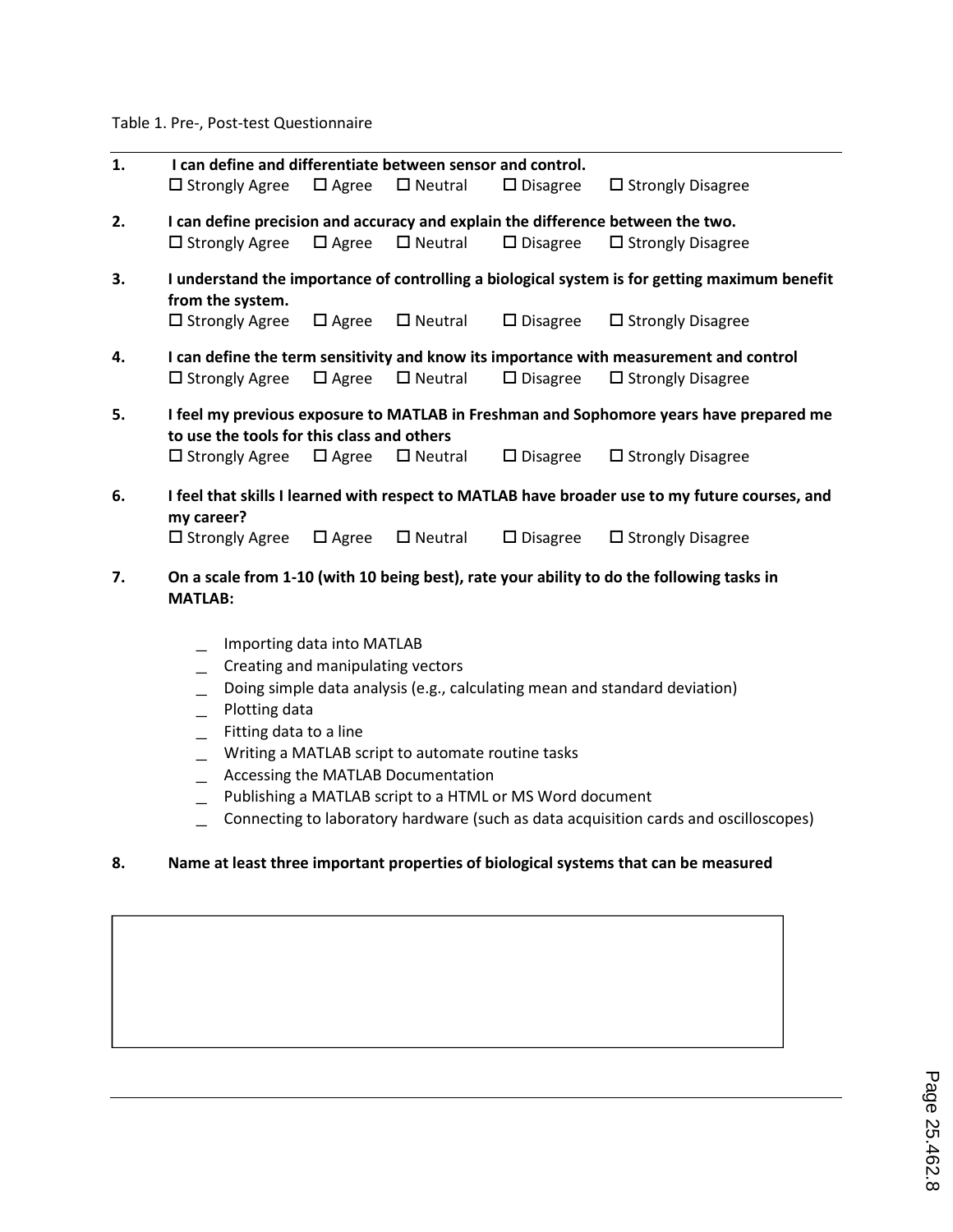Table 2. Spiral framework for laboratories in the instrumentation course

| Laboratory Description  | Activity                        | <b>Additional Details</b>         |
|-------------------------|---------------------------------|-----------------------------------|
| Introduction Lab        | Voltage, Current and Resistance | Fluke Multi-meter to collect data |
|                         | measurement                     |                                   |
| Temperature measurement | Thermocouple and thermistor     | Time constant estimation, data    |
|                         | (voltage divider circuit)       | collected from Fluke is exported  |
|                         |                                 | to MATLAB for analysis            |
| Optical measurement     | Photodiode to measure color     | Calibration of photodiode (light  |
|                         | changes                         | intensity), data analysis using   |
|                         |                                 | <b>MATLAB</b>                     |
| Communication           | RS232-C and GPIB                | Serial and GPIB tools in MATLAB   |
| Force measurement       | Strain gauges and whetstone     | Bridge design and instrument      |
|                         | bridge and signal amplification | amplifier and use of DAQ          |
| Pressure measurement    | Pressure transducer             | Transfer function development     |
| Flow measurement        | Flow measurement by             | Uncertainty estimation from       |
|                         | measuring velocity and pressure | multiple measurements             |
| Gas Chromatography      | Data collection and analysis    | Data analysis (peak               |
|                         |                                 | identification) using MATLAB      |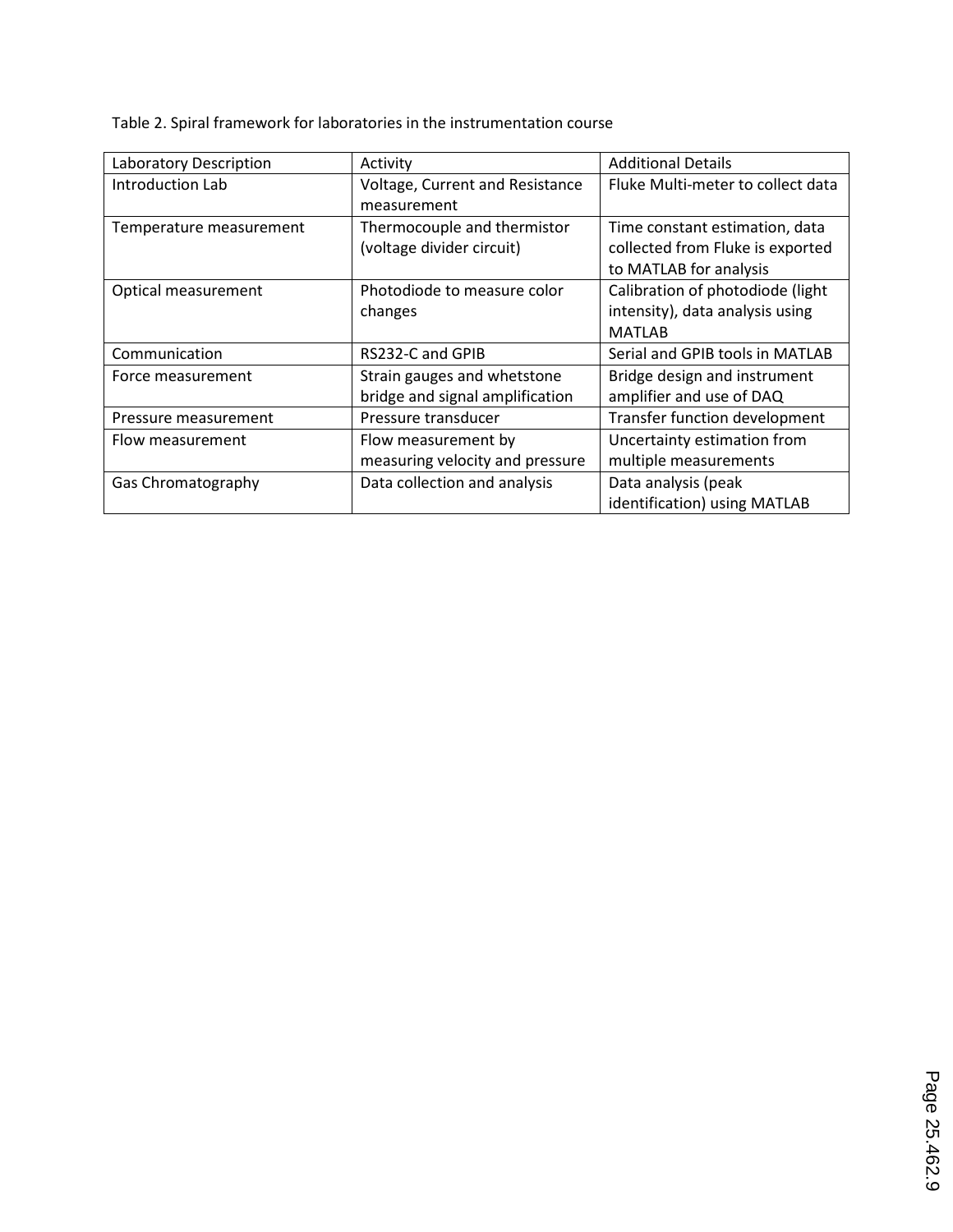Table 3. Frequency distribution of responses for Q1 to Q6.

| Response                 | $Q1*$ |      | Q2   |      | $Q3*$ |      | Q4             |      | Q5   |      | $Q6*$ |      |
|--------------------------|-------|------|------|------|-------|------|----------------|------|------|------|-------|------|
|                          | Pre   | Post | Pre  | Post | Pre   | Post | Pre            | Post | Pre  | Post | Pre   | Post |
| <b>Strongly Agree</b>    |       | 10   | 15   | 21   | 3     | 17   | $\overline{2}$ | 9    | 2    | 3    | 2     |      |
| Agree                    | ⇁     | 15   | 9    | 4    | 15    | 8    | 9              | 11   | 7    | 14   | 5     | 12   |
| Neutral                  | 10    | 0    | 0    | 0    | 6     | 0    | 9              |      | 9    | 4    | 14    | 6    |
| <b>Disagree</b>          | 6     | 0    |      |      | 1     |      | 5              |      | 7    | 4    | 4     |      |
| <b>Strongly Disagree</b> | 1     | 0    | 0    | 0    | 0     | 0    | 0              | 0    | 0    | 0    | 0     |      |
| Mean Score               | 3.04  | 4.35 | 4.52 | 4.73 | 3.80  | 4.65 | 3.32           | 4.08 | 3.16 | 3.58 | 3.20  | 3.96 |

Q1. I can define and differentiate between sensor and control.

Q2. I can define precision and accuracy and explain the difference between the two.

Q3. I understand the importance of controlling a biological system is for getting maximum benefit from the system.

Q4. I can define the term sensitivity and know its importance with measurement and control

Q5. I feel my previous exposure to MATLAB in previous years have prepared me to use the tools for this class and others

Q6. I feel that skills I learned with respect to MATLAB have broader use to my future courses, and my career?

\* Post-test response significantly different from pre-test